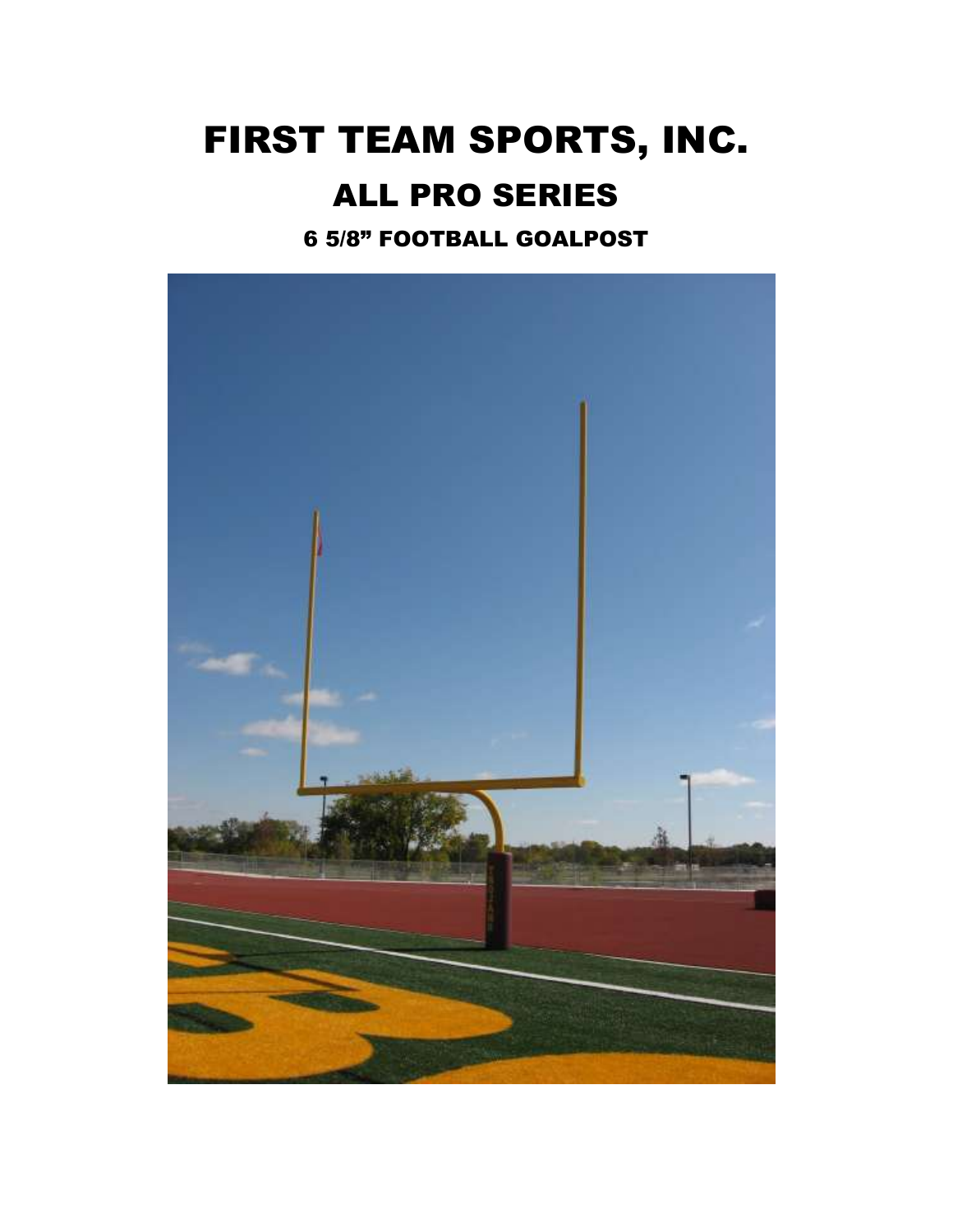

#### Bill of Materials (for one football goal)

| (1) Gooseneck Goalpost                           | (4) <sup>3</sup> / <sub>4</sub> " Lockwasher     | (2) 5/16" x 1" Eyebolt                  |
|--------------------------------------------------|--------------------------------------------------|-----------------------------------------|
| (1) Nosecone                                     | (4) 5/8" x 1 ½" Hex Bolt                         | (4) 5/16" Flatwasher                    |
| (1) Crossbar Saddle                              | (4) 5/8" Lockwasher                              | (2) 5/16" Lockwasher                    |
| (1) Crossbar                                     | (7) ½" x 1 ½" Hex Bolt                           | (2) 5/16" Hex Nut                       |
| (2) Elbow Splice                                 | (4) $\frac{1}{2}$ " x 4 $\frac{1}{2}$ " Hex Bolt | (2) 5/16" Spring Hook (Caribineer Clip) |
| $(2)$ Elbow                                      | (6) $\frac{1}{2}$ " x 7 $\frac{1}{2}$ " Hex Bolt |                                         |
| $(2)$ 20' Upright                                | $(2)$ $\frac{1}{2}$ " x 8" Hex Bolt              |                                         |
| (2) Upright Cap                                  | $(8)$ $\frac{1}{2}$ " Flatwasher                 |                                         |
| (2) Wind Direction Streamer                      | (8) 1/2" Lockwasher                              |                                         |
| $(4) \frac{3}{4}$ " x 3 $\frac{1}{2}$ " Hex Bolt | (4) 1/ <sub>2</sub> " Hex Nut                    |                                         |
| $(4)$ $\frac{3}{4}$ " Flatwasher                 | (10) 1/2" Centerlock Nut                         |                                         |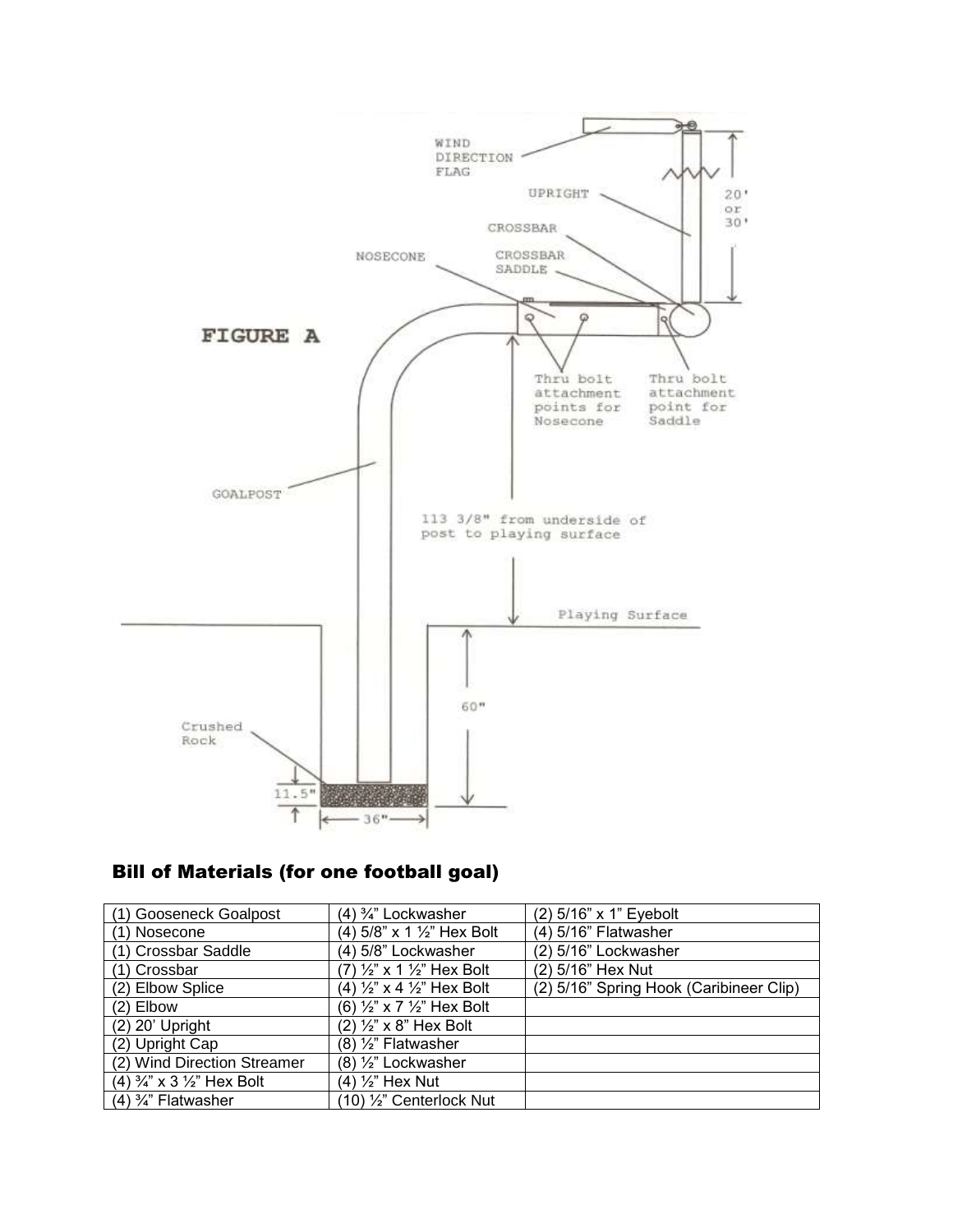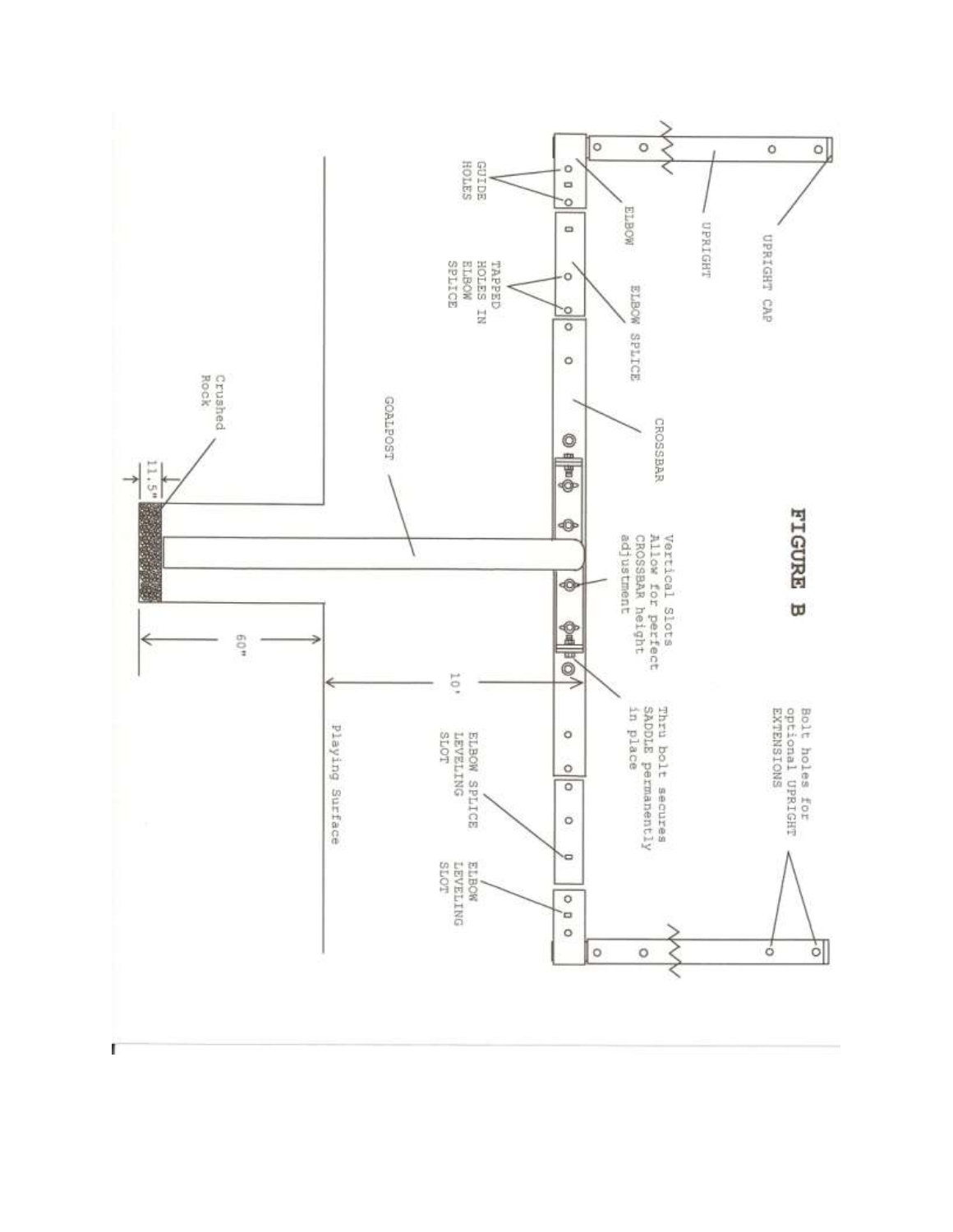1. Unpack all materials and inspect. Please report any shortages immediately to customer service at 1-800-649-3688.

#### **ATTENTION!! – If you purchase a ground sleeve with your football goalpost, you must first unpack and follow the installation instructions provided with the ground sleeve. When you are finished with installing the ground sleeve, you may skip to step number 7.**

2. Locate and dig a 36" wide X 60" deep hole. When locating where to dig, keep in mind that the distance from the front of the vertical post to the front of the crossbar is variable from 6' 9" to 8' 6".

3. Fill the bottom of the hole with 11  $\frac{1}{2}$  of crushed rock.

4. Insert goalpost into hole so that the bottom of the horizontal extension is 113 3/8" above the playing surface. See Figure A.

5. Brace vertical post so it is straight and plumb side to side and front to back. Fill the hole to 6" below top of hole with 3000# psi concrete. Smooth top of footing with a trowel creating a slight crown to help drain water away from post.

## **STOP!!!! STOP!!!! STOP!!!!**

Allow concrete to cure for a minimum of seven days before proceeding with assembly!

6. Backfill hole level with playing surface covering the top of footing.

7. Slide NOSECONE all the way onto the neck of the GOALPOST keeping in mind that the top of the NOSECONE is the side with the large triangular gussets. (gussets should be on top)

8. Temporarily secure NOSECONE to GOALPOST using a  $\frac{1}{2}$ " x 1  $\frac{1}{2}$ " hex bolt threaded in to the welded nut on the top side of the NOSECONE body. Tighten hex bolt until NOSECONE is secure enough not to rotate around the neck of the GOALPOST.

9. Locate the CROSSBAR SADDLE and CROSSBAR.

**ATTENTION BEFORE PROCEEDING!!!** – You will find (2)  $\frac{3}{4}$ " hex bolts already assembled into the back of the CROSSBAR. **DO NOT REMOVE THESE BOLTS!** They have been preinstalled at the factory and must remain secured at all times!

10. With the CROSSBAR SADDLE trapped between the back side of the CROSSBAR and the front side of the NOSECONE, use (4)  $\frac{3}{4}$ " x 3  $\frac{1}{2}$ " hex bolts, flatwashers and lockwashers to secure the CROSSBAR in place. SEE FIGURES A & B.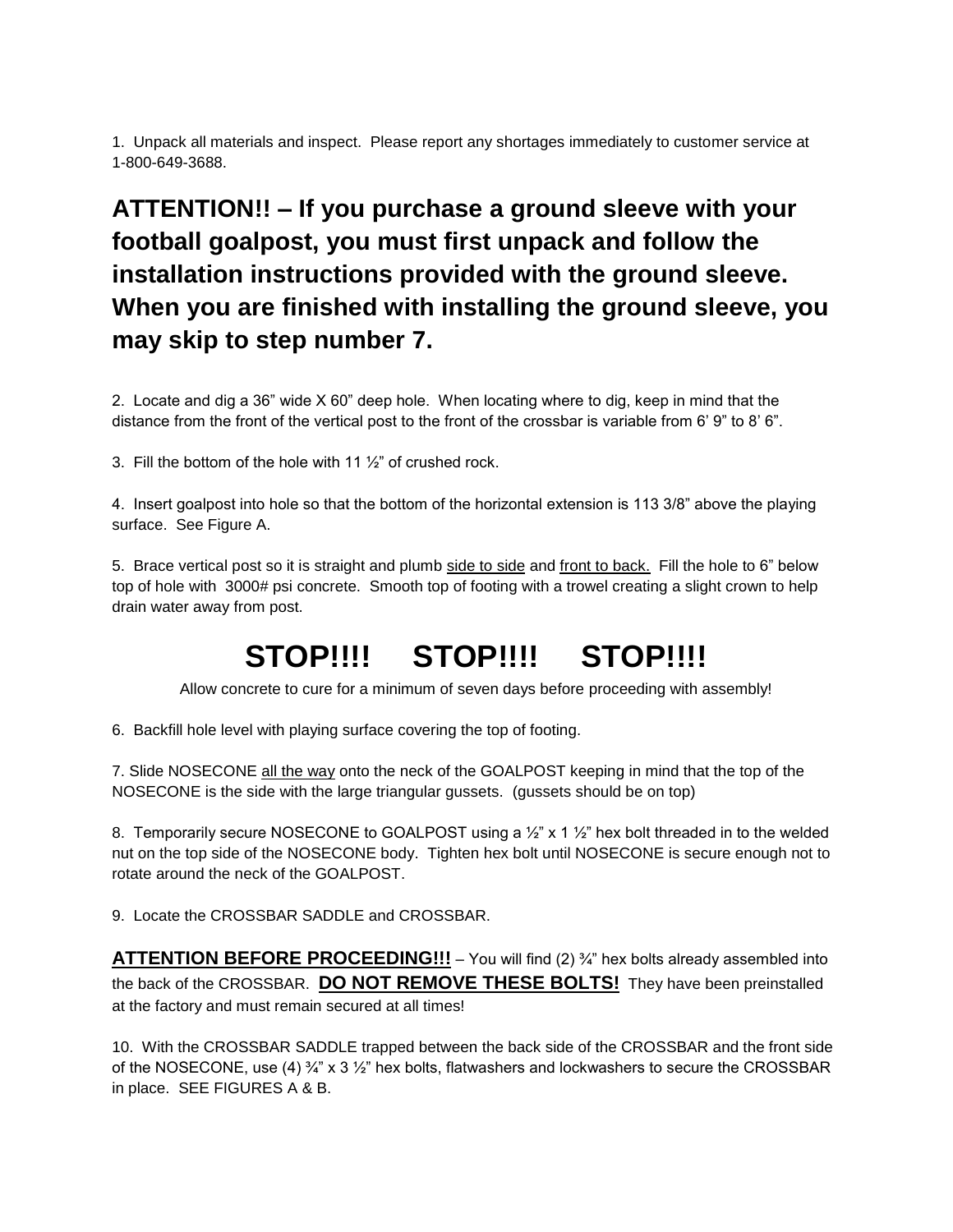11. Next, loosen the ½" hex bolt that is holding the NOSECONE in place and **CAREFULLY** slide the NOSECONE/CROSSBAR to the desired distance. **DO NOT** allow NOSECONE to slide off the end of GOALPOST neck!! The unit is designed to allow a maximum distance of 8' 6" from the front of the post to the front of the CROSSBAR!

12. Place a level across the top of the faceplate welded at the front of the NOSECONE. Level NOSECONE and re-tighten the ½" hex bolt on the top of the NOSECONE.

13. Using a drill and a  $\frac{1}{2}$ " drill bit, drill a  $\frac{1}{2}$ " hole thru the GOALPOST neck using the thru-bolt attachment holes in the NOSECONE as a guide. SEE FIGURE A.

14. Secure NOSECONE permanently in place using (2) ½" x 8" hex bolts, (2) ½" lockwasher and (2) ½" hex nuts.

15. Now it is time to check the height of the CROSSBAR. The distance from the playing surface to the top of the CROSSBAR should be 10'. SEE FIGURE B. If the height of the CROSSBAR needs to be adjusted, loosen the <sup>3</sup>/4" hex bolts just enough to allow the CROSSBAR to be raised or lowered along the vertical length of the attachment holes provided in the NOSECONE faceplate. When CROSSBAR is at appropriate height and level, re-tighten all four ¾" hex bolts.

16. Next, using a drill and  $\frac{1}{2}$ " drill bit, drill a  $\frac{1}{2}$ " hole through each side of the NOSECONE using the pilot hole provided in the CROSSBAR SADDLE as a guide. SEE FIGURE A.

17. Secure CROSSBAR SADDLE to NOSECONE using (2)  $\frac{1}{2}$ " x 1  $\frac{1}{2}$ " hex bolts, (2)  $\frac{1}{2}$ " lockwashers and (2) ½" hex nuts. These bolts prevent any slipping between the SADDLE and the NOSECONE over time.

### **ATTENTION!! - IF YOUR INSTALLATION CALLS FOR "COLLEGE-TO-HIGH SCHOOL" ADJUSTABLE CROSSBAR, YOU SHOULD HAVE RECEIVED A BOX LABELED "FT6011 ADJUSTABLE CROSSBAR KIT." UNPACK THIS BOX AND FOLLOW THE ASSEMBLY INSTRUCTIONS ENCLOSED. WHEN COMPLETED SKIP TO STEP NUMBER 21.**

18. Locate (2) ELBOW SPLICE. SEE FIGURE B.

19. Insert (1) ELBOW SPLICE into each end of the CROSSBAR and line up the two threaded holes in the ELBOW SPLICE with the two 5/8" holes at the ends of the CROSSBAR.

20. Secure each ELBOW SPLICE in place using (2) 5/8" x 1 ½" hex bolts and (2) 5/8" lockwashers. Tighten bolts.

21. Locate (2) ELBOW. SEE FIGURE B.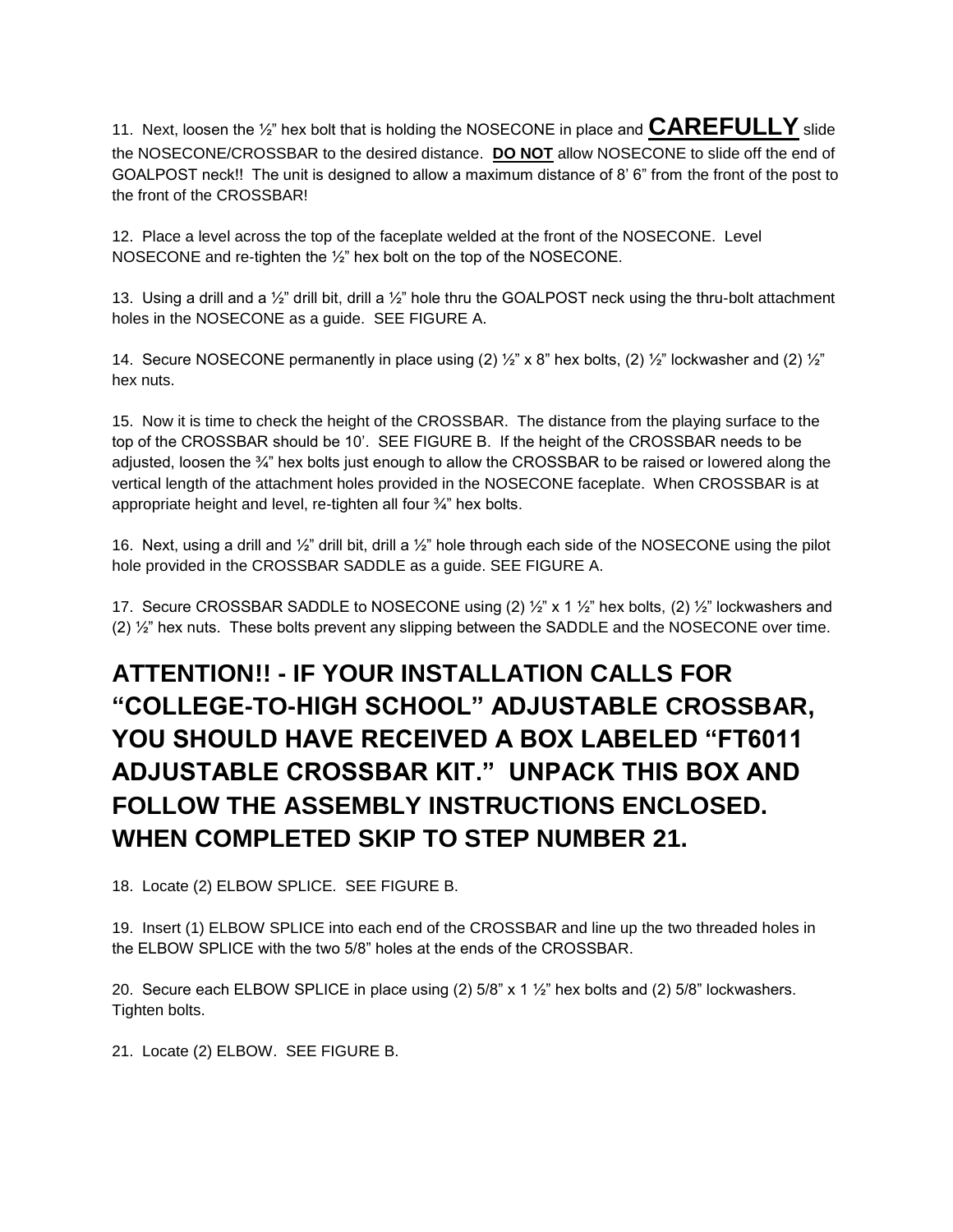22. Slide one ELBOW onto the end of each ELBOW SPLICE lining up the ELBOW SPLICE LEVELING SLOT with the ELBOW LEVELING SLOT (SEE FIGURE B) and insert (1)  $\frac{1}{2}$  x 7  $\frac{1}{2}$  hex bolt (bolt should be inserted with bolt head on the front side of CROSSBAR with bolt threads protruding out the back). Loosely tighten using a ½" centerlock nut.

23. With the  $7\frac{1}{2}$ " hex bolt snug, put a level on the vertical tube extending up from the ELBOW. Rotate each ELBOW forward or back until level. (SEE FIGURE C) When level, tighten 1/2" x 7 1/2" hex bolt.



24. Using a drill and  $\frac{1}{2}$ " drill bit, drill a hole through the front and back of the SPLICE using the pre-drilled guide holes provided in the ELBOW as reference. MAKE SURE ELBOW DOES NOT ROTATE DURING DRILLING. It may be advisable to use a  $\frac{1}{2}$ " center punch to aid in drilling. Once you have drilled SPLICE front and back immediately insert (1)  $\frac{1}{2}$ " x 7  $\frac{1}{2}$ " hex bolt and secure with (1)  $\frac{1}{2}$ " centerlock nut. Repeat this process for the other 3 holes in left and right ELBOW.

25. Loosen and remove the ½" bolts securing each ELBOW to the ELBOW SPLICE. Rotate each ELBOW downward toward the ground.

26. Using (2)  $\frac{1}{2}$  x 4  $\frac{1}{2}$  hex bolt and (2)  $\frac{1}{2}$  centerlock nut, attach (1) UPRIGHT to the either ELBOW stem. NOTE: One end of the UPRIGHT has holes drilled all the way through the tubing, this is the end that should be attached to the ELBOW. Also, make sure that the UPRIGHT is installed with the holes at the top to the backside of the goal.

IF YOU PURCHASED 10' UPRIGHT EXTENSIONS, UNPACK THEM AND ATTACH THEM TO THE TOPS OF THE 20' UPRIGHTS USING (2)  $\frac{1}{2}$ " x 1  $\frac{1}{2}$ " hex bolts and (2)  $\frac{1}{2}$ " lockwashers FOR EACH UPRIGHT.

27. Locate (2) UPRIGHT CAP. Attach (1) 5/16"x 1" Eyebolt to the top of each UPRIGHT CAP using a 5/16" flatwasher, lockwasher and hex nut.

28. Push (1) UPRIGHT CAP into the top of each UPRIGHT, then attach (1) WIND DIRECTION STREAMER to each eyebolt using (1) 5/16" spring hook.